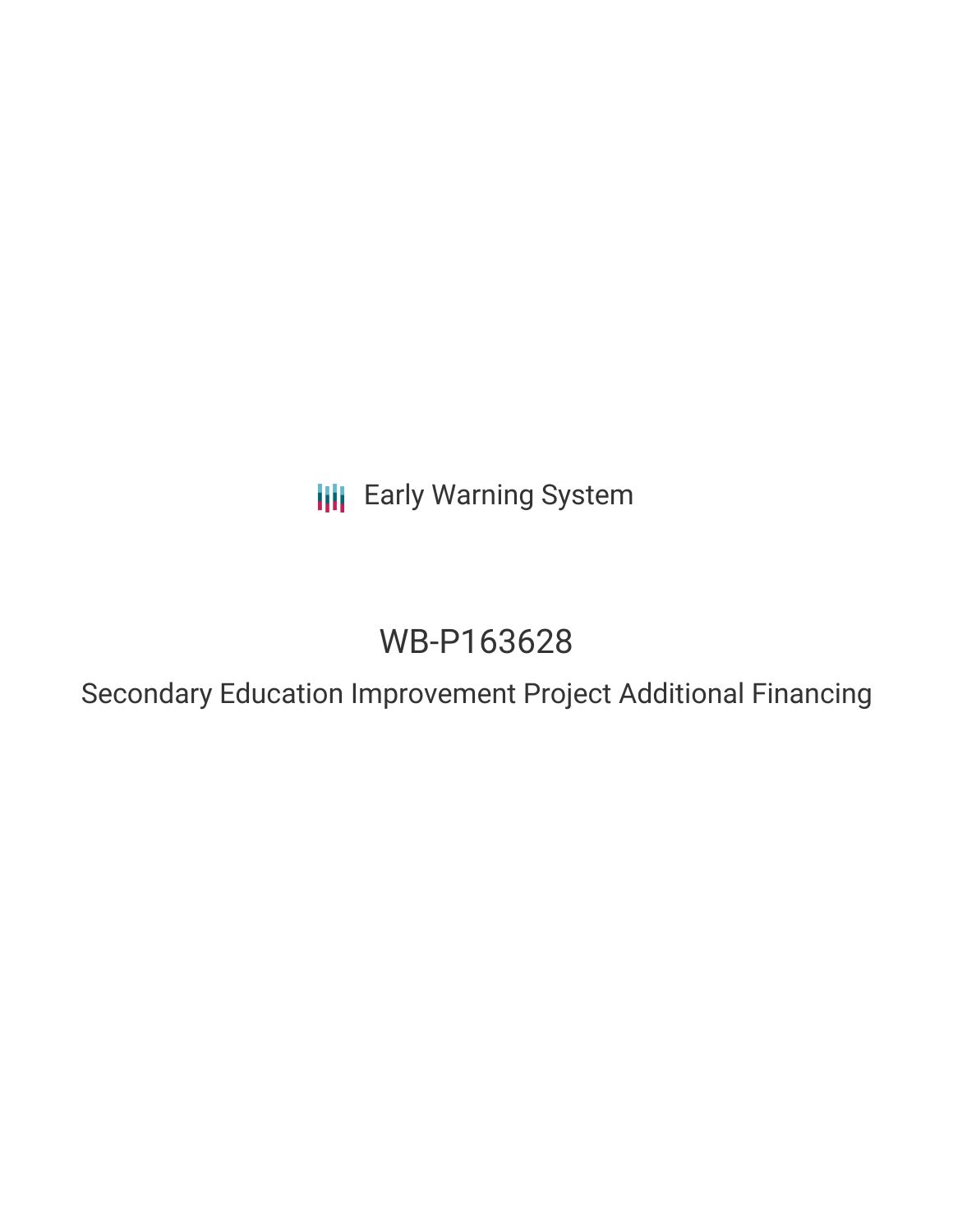

### Early Warning System Secondary Education Improvement Project Additional Financing

### **Quick Facts**

| <b>Countries</b>               | Ghana                       |
|--------------------------------|-----------------------------|
| <b>Financial Institutions</b>  | World Bank (WB)             |
| <b>Status</b>                  | Active                      |
| <b>Bank Risk Rating</b>        | B                           |
| <b>Voting Date</b>             | 2017-06-28                  |
| <b>Borrower</b>                | Republic of Ghana           |
| <b>Sectors</b>                 | <b>Education and Health</b> |
| <b>Investment Amount (USD)</b> | \$40.00 million             |
| <b>Project Cost (USD)</b>      | \$40.00 million             |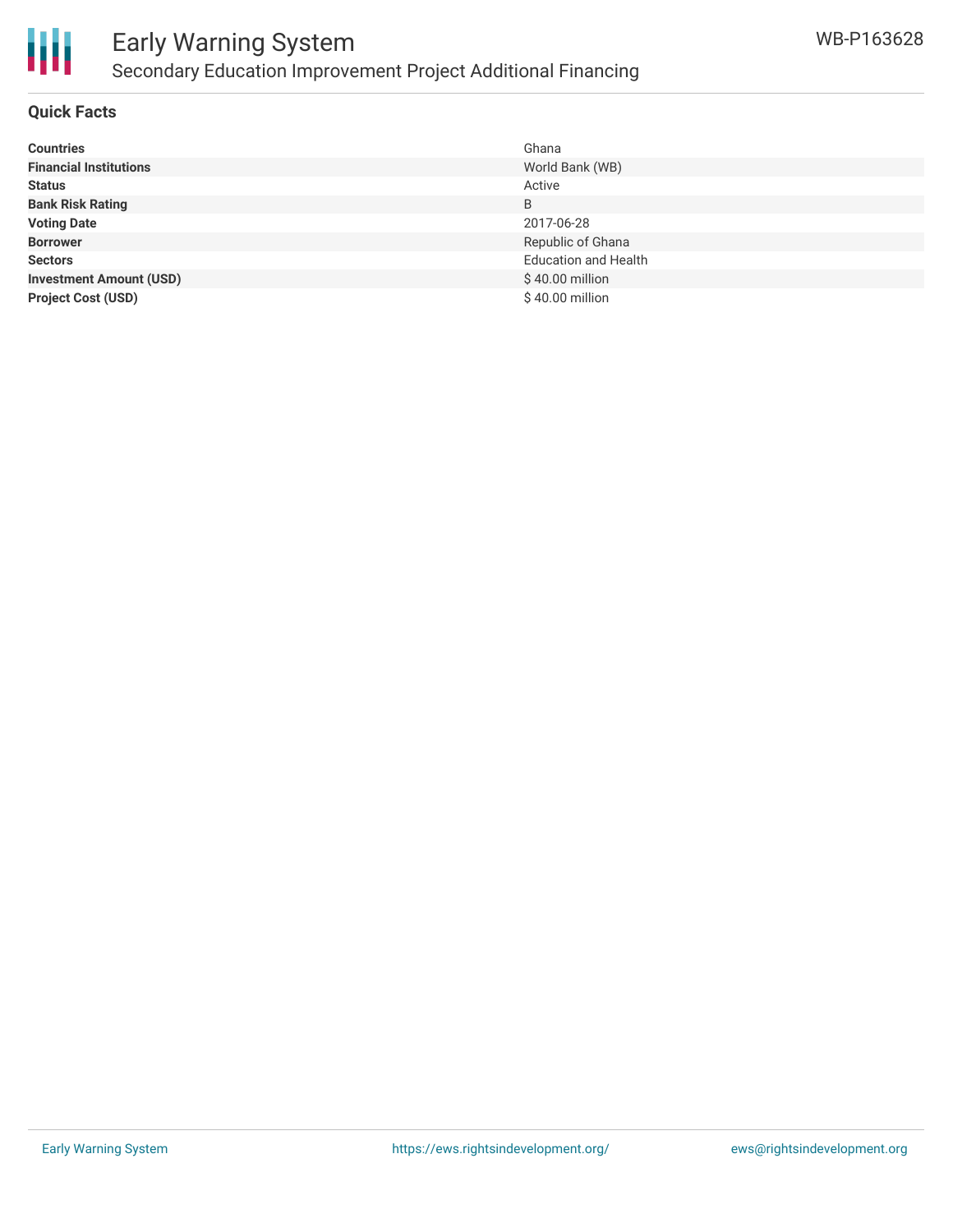

### **Project Description**

The development objective of the Secondary Education Improvement Project for Ghana to increase access to senior secondary education in underserved districts and improve quality in low-performing senior high schools (SHSs) in Ghana. This Project Paper seeks the approval of the Executive Directors to provide an additional financing (AF) credit in the amount of SDR 28.9 million (US\$40 million equivalent) from IDA to the Republic of Ghana for the Secondary Education Improvement Project (SEIP) and to restructure the parent project. The SEIP is funded by an IDA Credit in the amount of SDR 101 million (US\$156 million equivalent). The SEIP was approved on May 20, 2014, signed on July 30, 2014, and declared effective on October 3, 2014. The proposed AF (P163628) would cover the costs associated with scaled-up activities to enhance the impact of a well-performing project. The AF would extend project coverage to additional low-performing secondary schools in the SEIP-targeted districts1 with the aim of further increasing equitable access to and improving the quality of teaching and learning at the secondary level. Funds would also be provided to cover the incremental management costs and technical assistance (TA) activities associated with the expansion of activities under the AF and the extension of the closing date of the parent project from November 30, 2019 to November 30, 2021.The SEIP has two components: Component 1 - Support to Increase Access with Equity and Quality in Senior High Schools and Component 2 - Management, Research, and Monitoring and Evaluation.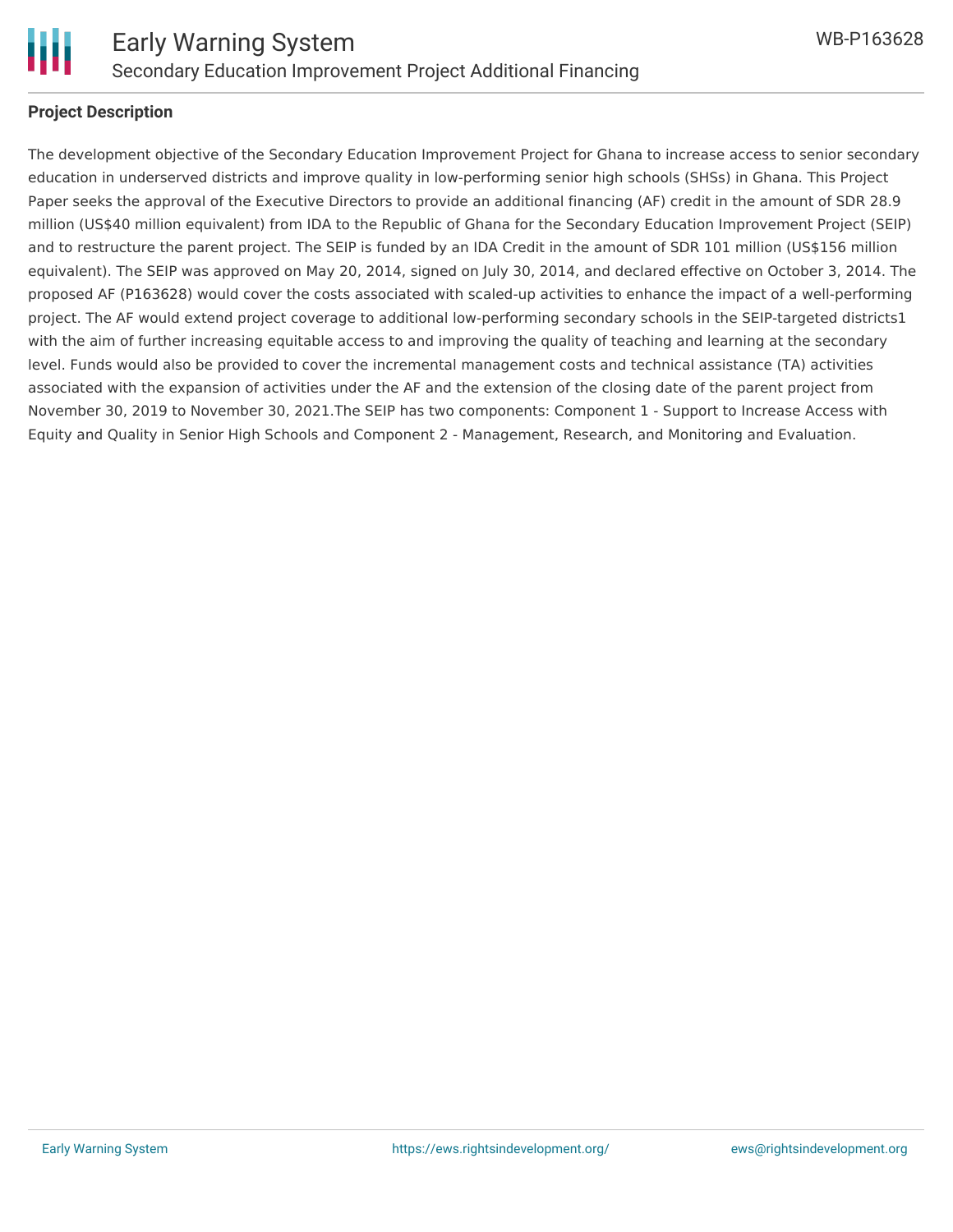

### Early Warning System Secondary Education Improvement Project Additional Financing

### **Investment Description**

World Bank (WB)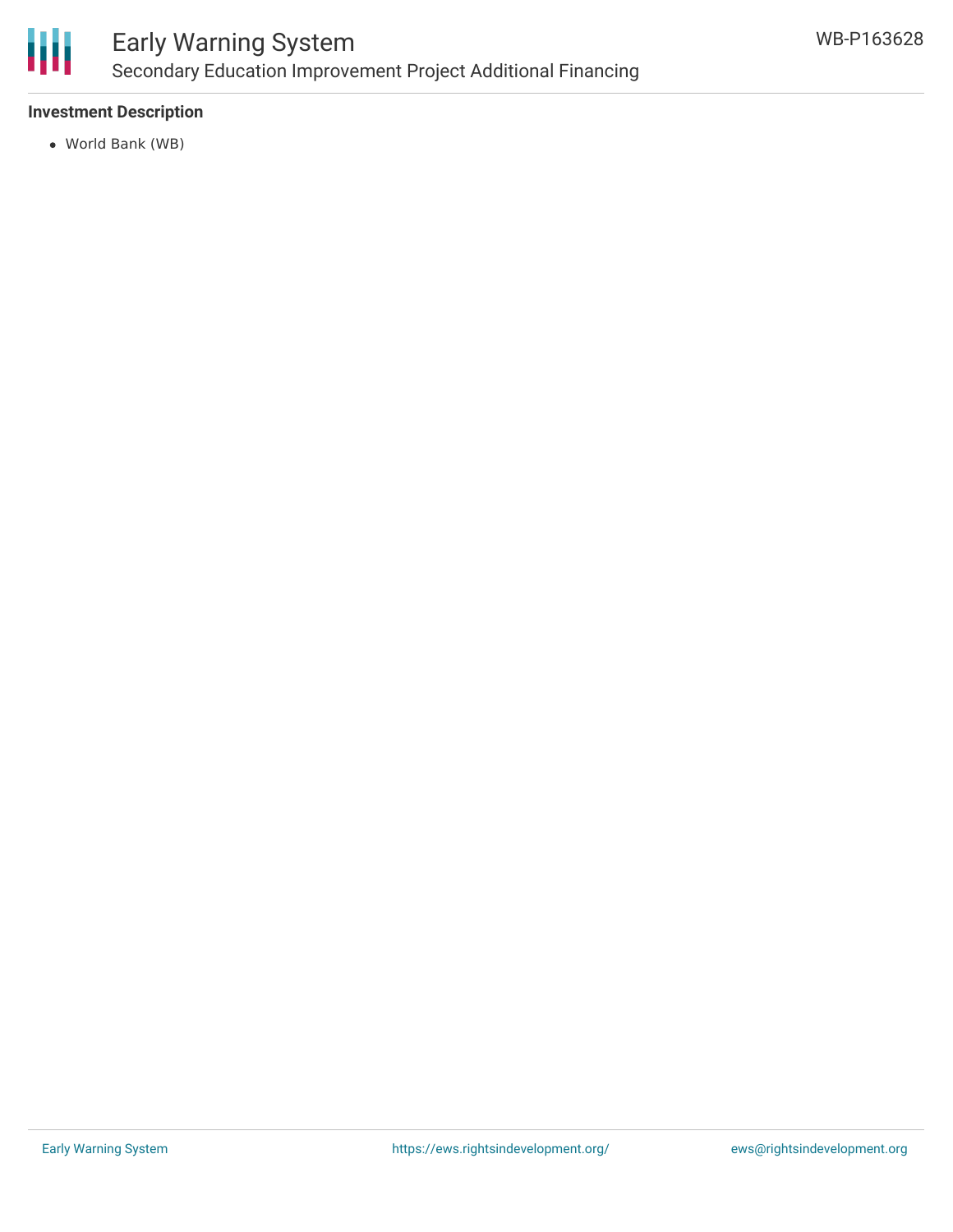

### **Contact Information**

ACCOUNTABILITY MECHANISM OF WORLD BANK

The World Bank Inspection Panel is the independent complaint mechanism and fact-finding body for people who believe they are likely to be, or have been, adversely affected by a World Bank-financed project. If you submit a complaint to the Inspection Panel, they may investigate to assess whether the World Bank is following its own policies and procedures for preventing harm to people or the environment. You can contact the Inspection Panel or submit a complaint by emailing ipanel@worldbank.org. You can learn more about the Inspection Panel and how to file a complaint at: http://ewebapps.worldbank.org/apps/ip/Pages/Home.aspx.